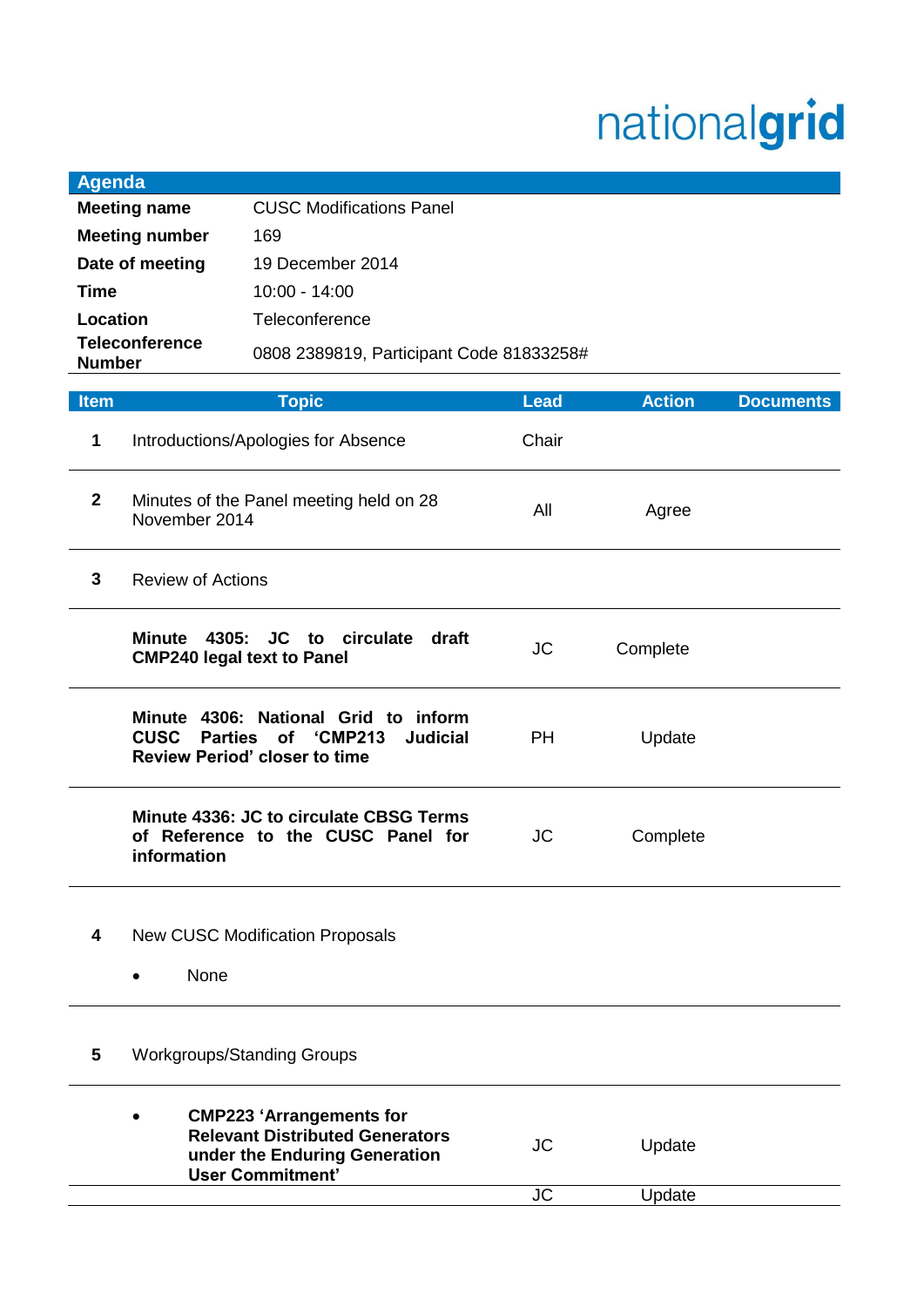| <b>Item</b> | <b>Topic</b>                                                                                                                                                                                    | <b>Lead</b> | <b>Action</b> | <b>Documents</b>                  |
|-------------|-------------------------------------------------------------------------------------------------------------------------------------------------------------------------------------------------|-------------|---------------|-----------------------------------|
|             | <b>CMP227 'Change the G:D Split of</b><br>TNUoS charges, for example to<br>15:85'                                                                                                               |             |               |                                   |
|             | CMP235/236 'Introduction of a<br>new Relevant Interruption type' &<br>'Clarification of when<br><b>Disconnection Compensation</b><br>payments can be expected under<br>a Relevant Interruption' | <b>JC</b>   | Update        |                                   |
|             | <b>CMP237 'Response Energy</b><br><b>Payment for Low Fuel cost</b><br>Generation'                                                                                                               | <b>JC</b>   | Update        |                                   |
|             | <b>CMP239 'Grandfathering</b><br><b>Arrangements for the Small</b><br><b>Generator discount'</b>                                                                                                | <b>JC</b>   | Update        |                                   |
|             | Governance Standing Group<br>٠                                                                                                                                                                  | GG          | Update        |                                   |
|             | Joint European Standing Group<br>٠                                                                                                                                                              | GG          | Update        |                                   |
|             | <b>European Code Coordination</b><br>٠<br><b>Application Forum</b>                                                                                                                              | GG          | Update        |                                   |
|             | <b>Transmission Charging Methodologies</b><br>Forum                                                                                                                                             | PH          | Update        |                                   |
|             | <b>Commercial Balancing Services Group</b><br>٠                                                                                                                                                 | <b>JC</b>   | Update        |                                   |
|             | <b>Balancing Services Standing Group</b><br>п                                                                                                                                                   | <b>JC</b>   | Update        |                                   |
| 6           | European Code Development                                                                                                                                                                       | AS          | Update        | <b>ENC</b><br>Summary<br>attached |
| 7           | <b>CUSC Modifications Panel</b><br>Recommendation / Determination Vote<br>None                                                                                                                  | <b>JC</b>   |               |                                   |
| 8           | Authority Decisions as of 19 December                                                                                                                                                           | <b>JC</b>   |               |                                   |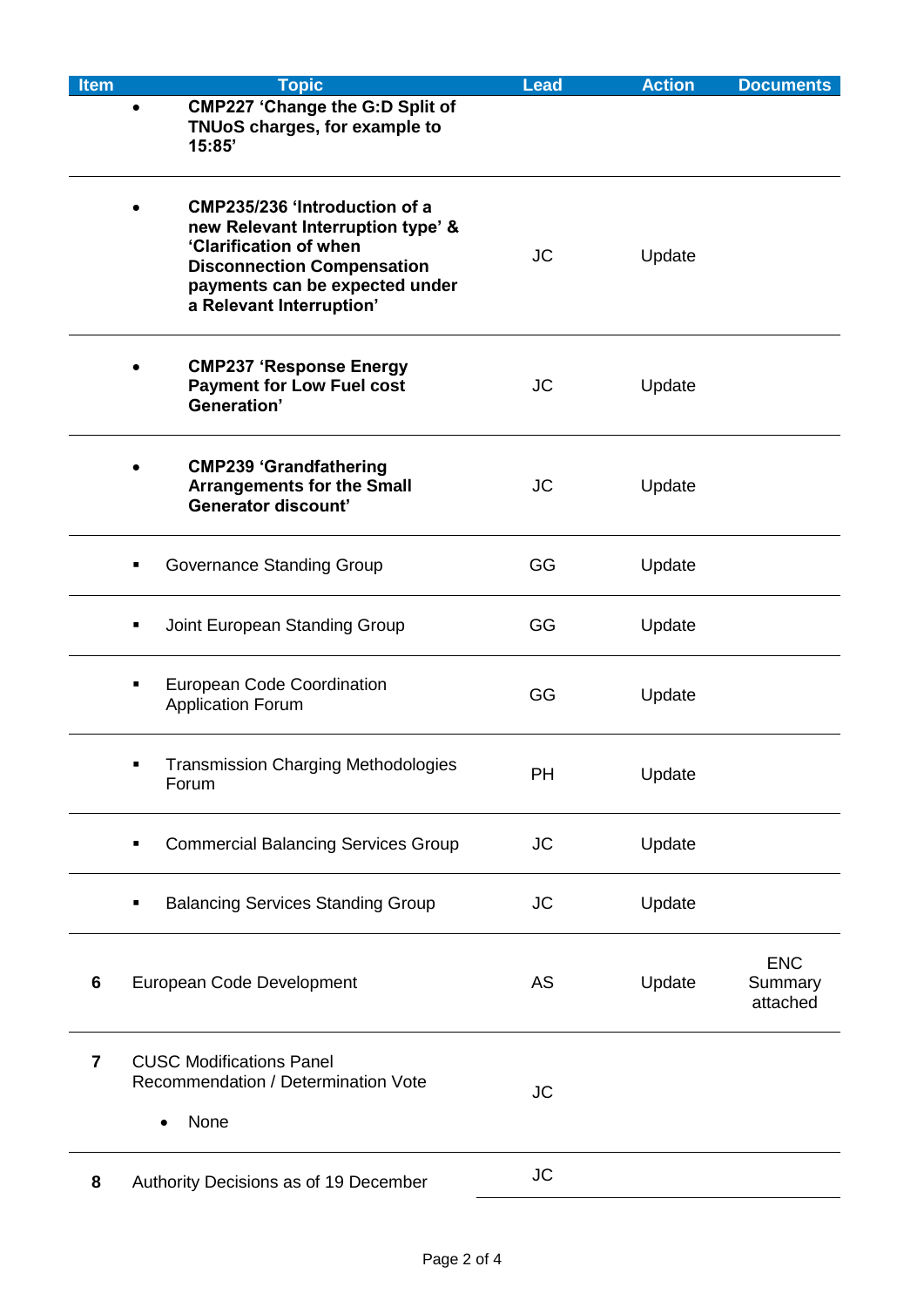| <b>Item</b> | <b>Topic</b>                                                              | <b>Lead</b> | <b>Action</b> | <b>Documents</b> |
|-------------|---------------------------------------------------------------------------|-------------|---------------|------------------|
|             | 2014                                                                      |             |               |                  |
|             | None<br>$\bullet$                                                         |             |               |                  |
| 9           | Update on Industry Codes/General Industry<br>Updates relevant to the CUSC | All         |               |                  |
| 10          | <b>AOB</b>                                                                | All         |               |                  |
| 11          | Next Meeting - 30 January 2015 at National<br><b>Grid House, Warwick</b>  |             |               |                  |